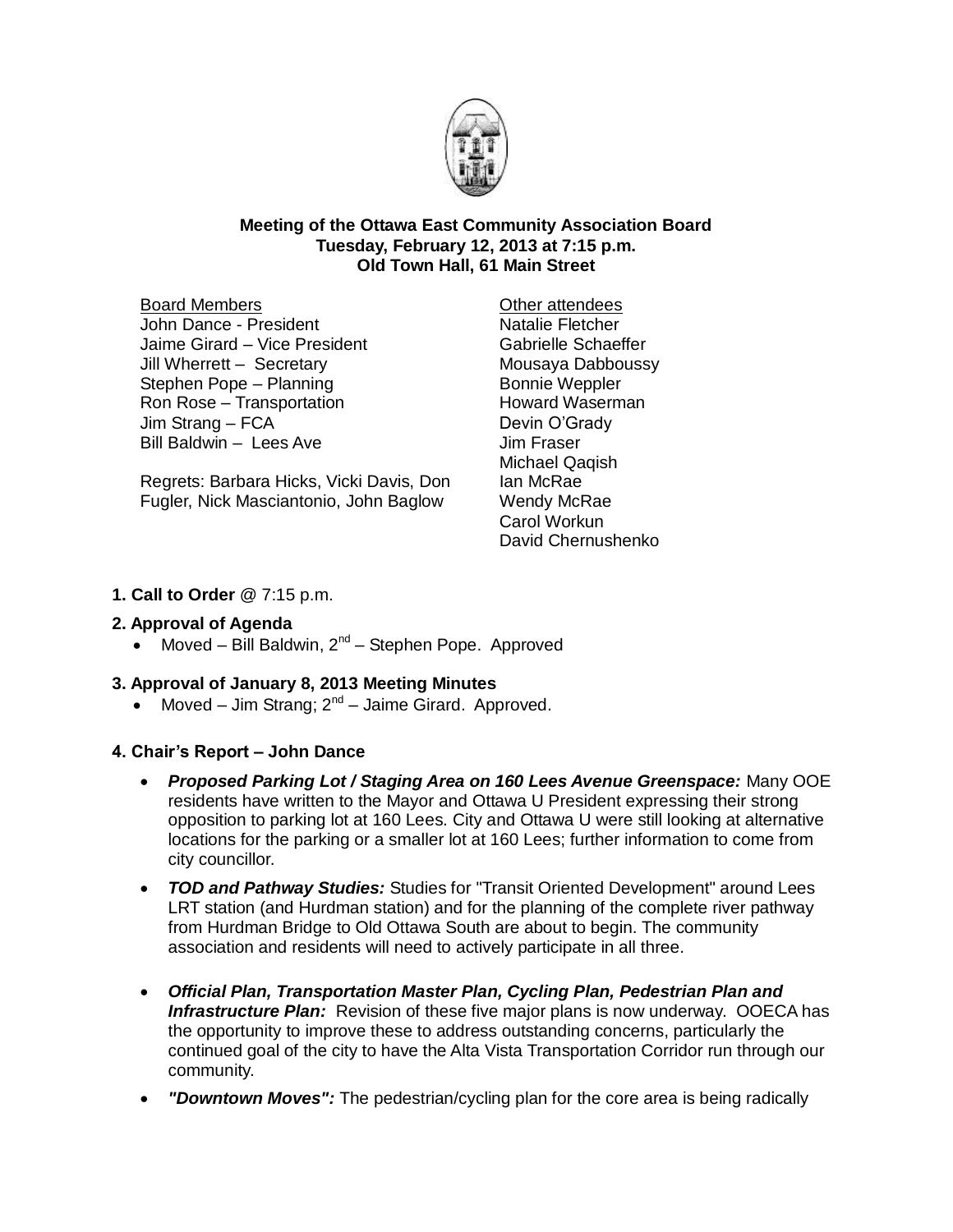revised to ensure LRT pedestrian flows work. The plan has positive implications for OOE's Main Street because a "complete streets" design is applicable to both and some of the same consultants are working on both.

- *Wesley United Church:* The church (corner of Main and Graham) has been closed and will be sold; a conditional offer from Domicile has been accepted.
- *Capital Ward Cup:* OOE Hosers won the cup for the fourth time, outscoring the opposition 31-9. Congratulations to Captain Andrew Matsukuba and the other eight team members.
- *Board for Next Term:* At the fall AGM a new Board will be elected. Current members should advise John or Jaime if they wish to continue or seek a different position.

# **5. Treasurer's Report**

• Nil (Don Fugler absent)

# **6. Review of OCEA Planning Goals – John Dance/Jaime Girard**

- The list of planning goals identified in January 2012 was reviewed; TOD and LRT stations were suggested as additional items.
- In the discussion, it was noted that many issues can be covered under the official plan. It was also suggested that a committee be struck regarding review of the official plan.

# **7. OECA Column for** *Mainstreeter* **– John Dance**

- Further to a proposal put forward at the last OECA meeting and questions raised about authority of the Board and affordability, John provided additional information related to a possible OECA column:
	- $\circ$  The annual cost of such a column would be about \$1,000/year (six issues) or about \$500/half-year (three issues).
	- o Board may approve expenditures of up to \$1,000
	- $\circ$  OECA bank account has increased by about \$660/year over the past 8 years.
- In the discussion, it was clarified that CAG does not pay for a column, although it has supported the Mainstreeter in other ways. Speakers were in favour of a column, but continued to raise questions about whether or not the OECA should pay for space. It was suggested that discussion be initiated with the *Mainstreeter,* consideration be given to waiting until the *Mainstreeter* board is in place, and practices of other community associations and papers be explored. It was also suggested that if payment is to be made, it could be a percentage of the OECA's net income for the year.
- **John agreed to pursue the questions raised and come back to the Board.**

# **8. Councillor's Report – David Chernushenko**

- *160 Lees:* The councillor reported that the City and University have identified a new location in front of old Algonquin College as well as use of Sandy Hill Arena during the day. Still requires approval by U of O Board.
- *Cash-in-lieu of parkland:* Previously identified projects for Springhurst and Brantwood Parks will proceed. 10% of cash-in-lieu funds will be used to pay for city planning staff.
- *Footbridge:* Environmental assessment approved; now in 30-day review period.
- *South end of Elgin closure*: Likely won't proceed until fall 2013, given sewer work. **OECA asked to see the plans, if possible.**
- Land beside Old Town Hall: The councillor raised the possibility of using cash-in-lieu funds for an environmental report. There was some discussion about whether this is a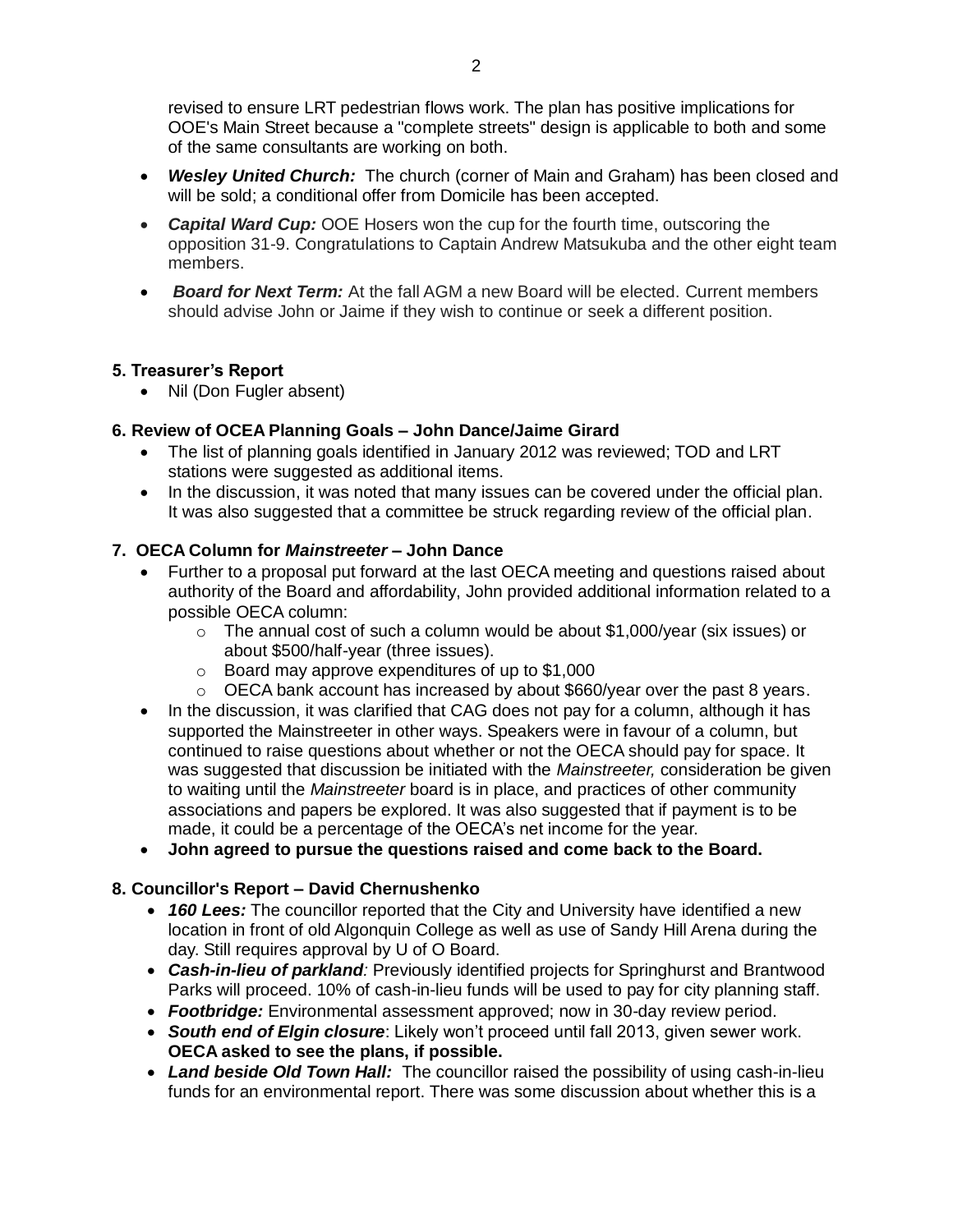permissible use of cash-in-lieu funds, if this should be a priority, etc. **John agreed to discuss it with CAG and SHCHC.**

### **9. Update on 160 Lees Parking Proposal – John Dance**

 Given the positive news about an alternative location, John thanked all involved in the effort to save 160 Lees. He also noted that this effort has focused attention on the importance of that land and the impact of the AVTC.

#### **10. Proposed new board member – John Dance**

 A motion was put forward to add Gabrielle Schaeffer to the OECA Board as CCC representative. Moved – Jaime Girard, 2<sup>nd</sup> – Bill Baldwin. Carried.

### **11. Organization of BBQ at Main Event – John Dance**

Wendy McRae volunteered to take the lead; several others volunteered their assistance.

### **12. Committee and Representatives Reports**

10.1 Planning Committee – Stephen Pope

- 99 Greenfield is a focus again; several meetings upcoming; OECA continuing to object that the project is too big for the site.
- No news on 73/75 Harvey.

11.2 Sustainable Living Ottawa East – Ian McRae for Vicki Davis

- The Children's Garden and the Main Street Farmer's Market have expressed the hope that the Main St. redevelopment can be conducted in a way to minimize adverse impacts on their operations. Access to the Market should be maintained; the Children's Garden should also remain accessible and should be protected to the extent possible from dust and noise by the construction of temporary barriers or other measures.
- SLOE met on January 21 to further discuss the potential for engagement of postsecondary research and community mentorship in a project called Community First: Impacts of Community Engagement (CF: ICE). SLOE is a partner in the Community Environmental Sustainability Hub of this project and has selected four broad areas for possible research: energy options and opportunities; stormwater management and ecological restoration; pedestrian connectivity and neighbourliness; and affordability and senior's housing.

11.3 Transportation – Ron Rose

- Ron noted that the Councillor has bought a "speedboard" and is looking for suggested sites. Main St, Lees and Greenfield were proposed.
- Waiting for revised schedule for meetings for Advisory Committee on Main St. redevelopment. Coherence between McIlraith Bridge and Main St. projects continues to be a concern.

10.4 City Centre Coalition – Gabrielle Schaeffer

- Issues at discussed at Jan. 30 CCC meeting included:
	- $\circ$  Transportation Master Plan: Policy on public input will be provided in the next coming weeks; two delegates from the FCA has been chosen to represent all community associations throughout this process. All associations should provide their input to FCA.
	- o Neighbourhood Walkability Study by Dalhousie Community Association was